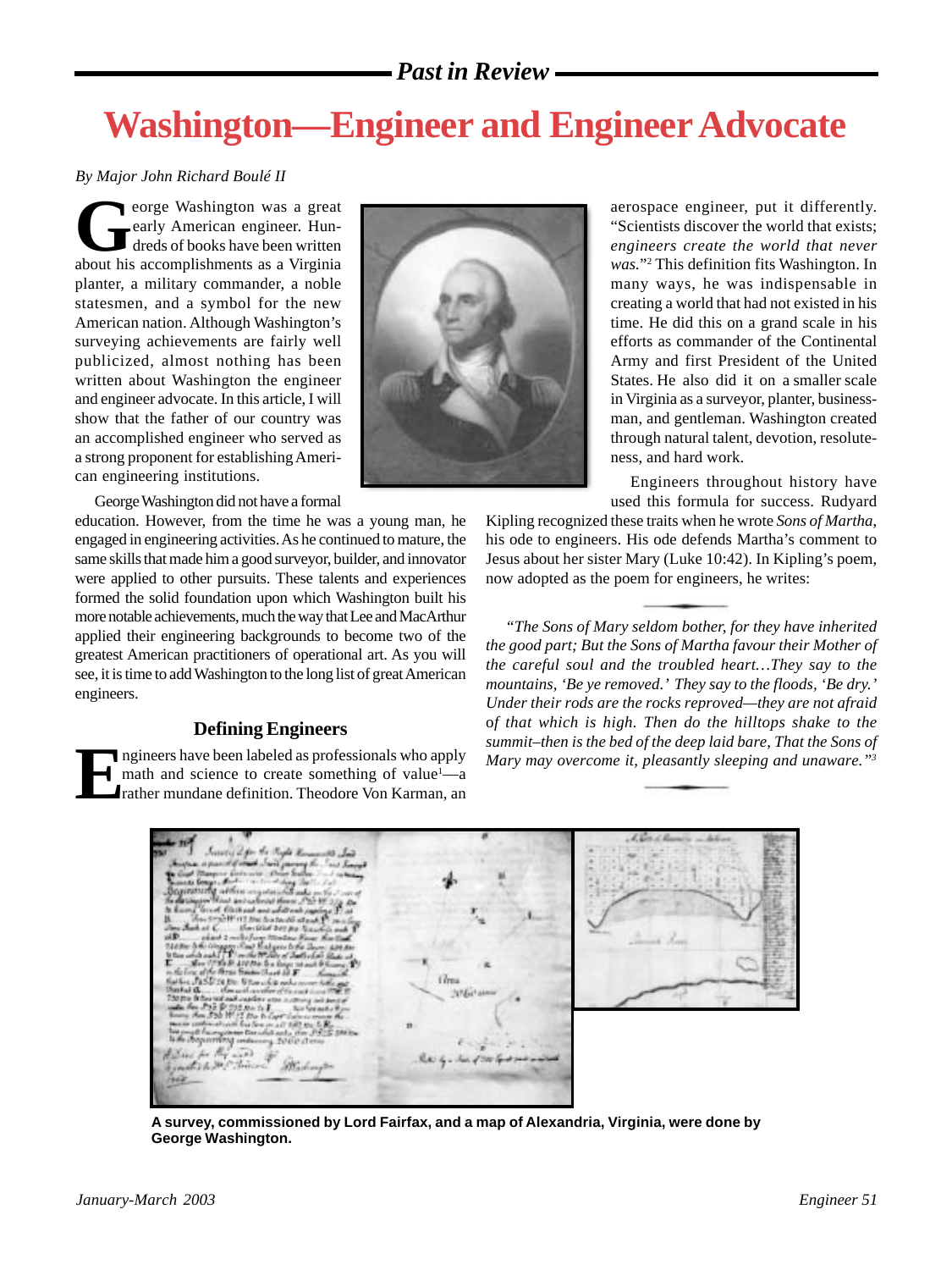| <b>Report Documentation Page</b>                                                                                                                                                                                                                                                                                                                                                                                                                                                                                                                                                                                                                                                                                                                                                                                                                                   |                             |                              |                                                   | Form Approved<br>OMB No. 0704-0188                 |                                                     |  |
|--------------------------------------------------------------------------------------------------------------------------------------------------------------------------------------------------------------------------------------------------------------------------------------------------------------------------------------------------------------------------------------------------------------------------------------------------------------------------------------------------------------------------------------------------------------------------------------------------------------------------------------------------------------------------------------------------------------------------------------------------------------------------------------------------------------------------------------------------------------------|-----------------------------|------------------------------|---------------------------------------------------|----------------------------------------------------|-----------------------------------------------------|--|
| Public reporting burden for the collection of information is estimated to average 1 hour per response, including the time for reviewing instructions, searching existing data sources, gathering and<br>maintaining the data needed, and completing and reviewing the collection of information. Send comments regarding this burden estimate or any other aspect of this collection of information,<br>including suggestions for reducing this burden, to Washington Headquarters Services, Directorate for Information Operations and Reports, 1215 Jefferson Davis Highway, Suite 1204, Arlington<br>VA 22202-4302. Respondents should be aware that notwithstanding any other provision of law, no person shall be subject to a penalty for failing to comply with a collection of information if it<br>does not display a currently valid OMB control number. |                             |                              |                                                   |                                                    |                                                     |  |
| 1. REPORT DATE<br><b>MAR 2003</b>                                                                                                                                                                                                                                                                                                                                                                                                                                                                                                                                                                                                                                                                                                                                                                                                                                  |                             | 2. REPORT TYPE               |                                                   |                                                    | <b>3. DATES COVERED</b><br>00-00-2003 to 00-00-2003 |  |
| <b>4. TITLE AND SUBTITLE</b>                                                                                                                                                                                                                                                                                                                                                                                                                                                                                                                                                                                                                                                                                                                                                                                                                                       |                             |                              |                                                   | 5a. CONTRACT NUMBER                                |                                                     |  |
| <b>Washington - Engineer and Engineer Advocate</b>                                                                                                                                                                                                                                                                                                                                                                                                                                                                                                                                                                                                                                                                                                                                                                                                                 |                             |                              |                                                   | <b>5b. GRANT NUMBER</b>                            |                                                     |  |
|                                                                                                                                                                                                                                                                                                                                                                                                                                                                                                                                                                                                                                                                                                                                                                                                                                                                    |                             |                              |                                                   | 5c. PROGRAM ELEMENT NUMBER                         |                                                     |  |
| 6. AUTHOR(S)                                                                                                                                                                                                                                                                                                                                                                                                                                                                                                                                                                                                                                                                                                                                                                                                                                                       |                             |                              |                                                   | <b>5d. PROJECT NUMBER</b>                          |                                                     |  |
|                                                                                                                                                                                                                                                                                                                                                                                                                                                                                                                                                                                                                                                                                                                                                                                                                                                                    |                             |                              |                                                   | 5e. TASK NUMBER                                    |                                                     |  |
|                                                                                                                                                                                                                                                                                                                                                                                                                                                                                                                                                                                                                                                                                                                                                                                                                                                                    |                             |                              |                                                   | 5f. WORK UNIT NUMBER                               |                                                     |  |
| 7. PERFORMING ORGANIZATION NAME(S) AND ADDRESS(ES)<br>U.S. Army Engineer School, 14010 MSCoE Loop BLDG 3201, Suite<br>2661, Fort Leonard Wood, MO, 65473-8702                                                                                                                                                                                                                                                                                                                                                                                                                                                                                                                                                                                                                                                                                                      |                             |                              |                                                   | 8. PERFORMING ORGANIZATION<br><b>REPORT NUMBER</b> |                                                     |  |
| 9. SPONSORING/MONITORING AGENCY NAME(S) AND ADDRESS(ES)                                                                                                                                                                                                                                                                                                                                                                                                                                                                                                                                                                                                                                                                                                                                                                                                            |                             |                              |                                                   | 10. SPONSOR/MONITOR'S ACRONYM(S)                   |                                                     |  |
|                                                                                                                                                                                                                                                                                                                                                                                                                                                                                                                                                                                                                                                                                                                                                                                                                                                                    |                             |                              |                                                   | 11. SPONSOR/MONITOR'S REPORT<br>NUMBER(S)          |                                                     |  |
| 12. DISTRIBUTION/AVAILABILITY STATEMENT<br>Approved for public release; distribution unlimited                                                                                                                                                                                                                                                                                                                                                                                                                                                                                                                                                                                                                                                                                                                                                                     |                             |                              |                                                   |                                                    |                                                     |  |
| <b>13. SUPPLEMENTARY NOTES</b>                                                                                                                                                                                                                                                                                                                                                                                                                                                                                                                                                                                                                                                                                                                                                                                                                                     |                             |                              |                                                   |                                                    |                                                     |  |
| 14. ABSTRACT                                                                                                                                                                                                                                                                                                                                                                                                                                                                                                                                                                                                                                                                                                                                                                                                                                                       |                             |                              |                                                   |                                                    |                                                     |  |
| <b>15. SUBJECT TERMS</b>                                                                                                                                                                                                                                                                                                                                                                                                                                                                                                                                                                                                                                                                                                                                                                                                                                           |                             |                              |                                                   |                                                    |                                                     |  |
| 16. SECURITY CLASSIFICATION OF:<br>17. LIMITATION OF                                                                                                                                                                                                                                                                                                                                                                                                                                                                                                                                                                                                                                                                                                                                                                                                               |                             |                              |                                                   | 18. NUMBER                                         | 19a. NAME OF                                        |  |
| a. REPORT<br>unclassified                                                                                                                                                                                                                                                                                                                                                                                                                                                                                                                                                                                                                                                                                                                                                                                                                                          | b. ABSTRACT<br>unclassified | c. THIS PAGE<br>unclassified | <b>ABSTRACT</b><br>Same as<br><b>Report (SAR)</b> | OF PAGES<br>5                                      | <b>RESPONSIBLE PERSON</b>                           |  |

**Standard Form 298 (Rev. 8-98)**<br>Prescribed by ANSI Std Z39-18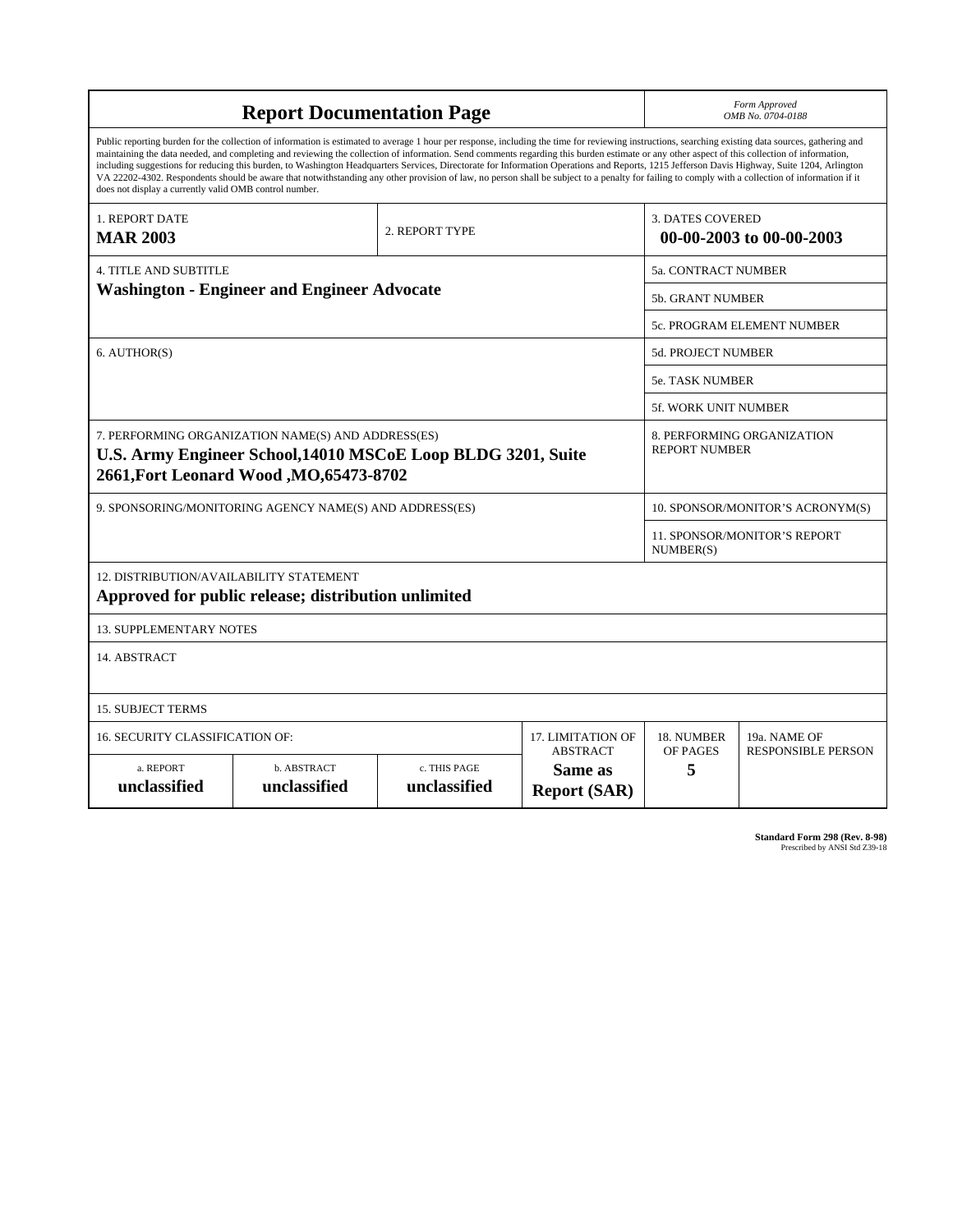

**Washington's grain-threshing structure was rebuilt at Mount Vernon. He created these plans while President of the United States.**

Washington was definitely a Son of Martha. He fearlessly persevered through many daunting challenges until he prevailed. Virginians, and later all Americans, benefited from his efforts.

# **Engineering in Washington's Time**

**Tashington lived most of his life before the advent** of the Industrial Revolution. Engineering, as we classify it today, did not exist in his day. Although colleges like Harvard and Columbia (then called King's College) operated in the colonies, America did not have a school where formal engineering skills were taught. In Europe, engineering instruction often focused on fortifications and siege craft. Even the Great Wall of China, finished in 1640, was barely 100 years old when Washington was born!

It is safe to say that American engineering was in its infancy during Washington's time. The first engineered structure in America, the Castillo de San Marcos, was designed and constructed in Florida in 1695, only 37 years before Washington's birth.4 Some of the most famous engineering projects completed during Washington's time were the first municipal pumped waterworks in Bethlehem, Pennsylvania, in 1755, and the survey of the Mason-Dixon line, officially designating the Pennsylvania-Virginia boundary, in 1767. Engineers were not even legally recognized as experts in America until 1782, one year before the Revolutionary War concluded.<sup>5</sup> Therefore, we cannot expect Washington to be involved in *major* engineering projects; they simply did not exist. Likewise, we cannot consider him an engineer unless he demonstrated some engineering credentials.

# **Washington, Engineering Qualifications**

**A**s a young man, Washington learned to survey. He had a natural talent for mathematics. At the age of 16, he apprenticed with several accomplished surveyors on a month-long trip to the Blue Ridge Mountains to survey Lord Fairfax's lands.<sup>6</sup> He mastered the trade quickly, earning an appointment as county surveyor of Culpeper County, Virginia, at the age of 17.

Washington later used his knowledge of topography and mapmaking to produce drawings of the Ohio River Valley in 1753, while on a dangerous mission to deliver a message to the French demanding their withdrawal from the region. These sketches represented the state of geographical knowledge of the area at the outbreak of the French and Indian War that occurred shortly after his trip.7

Even though he was heavily burdened as a Virginia planter, businessman, and legislator; commander of the Continental Army for eight years; and President of the United States for eight years, he is credited with conducting an extensive number of surveys. During his lifetime, Washington surveyed more than 200 tracts of land consisting of 60,000-plus acres. He is credited with drawing more than 100 maps,<sup>8</sup> including a map of the city of Alexandria. He was involved with L'Enfant in planning the technical layout for the future capital city that would bear his name.

# **Washington, Innovator and Builder**

In the true spirit of engineering, George Washington demonstrated his ability to create things to solve problems.<br>Many of his innovations were designed to expand his business and to make farming more efficient and his resi n the true spirit of engineering, George Washington demonstrated his ability to create things to solve problems. Many of his innovations were designed to expand his more comfortable and stately. He engineered farm tools and wheat-processing facilities and designed and expanded his country estate. He was also involved in a land reclamation and canal project in the Dismal Swamp of southeastern Virginia and northeastern North Carolina.

#### **Plow Invention**

Washington's engineering achievements were numerous and varied in scale. By 1770, he had designed a new plow,<sup>9</sup> which was actually a combination plow and seeder. Seeds were placed in a perforated cylinder, and as the plow was moved, the cylinder rotated releasing the seeds. After experiencing some clogging, Washington redesigned the cylinder incorporating funnel-shaped holes that made it less likely for the seeds to jam.<sup>10</sup> He had demonstrated the tried and true engineer technique of trial and error to solve a practical problem.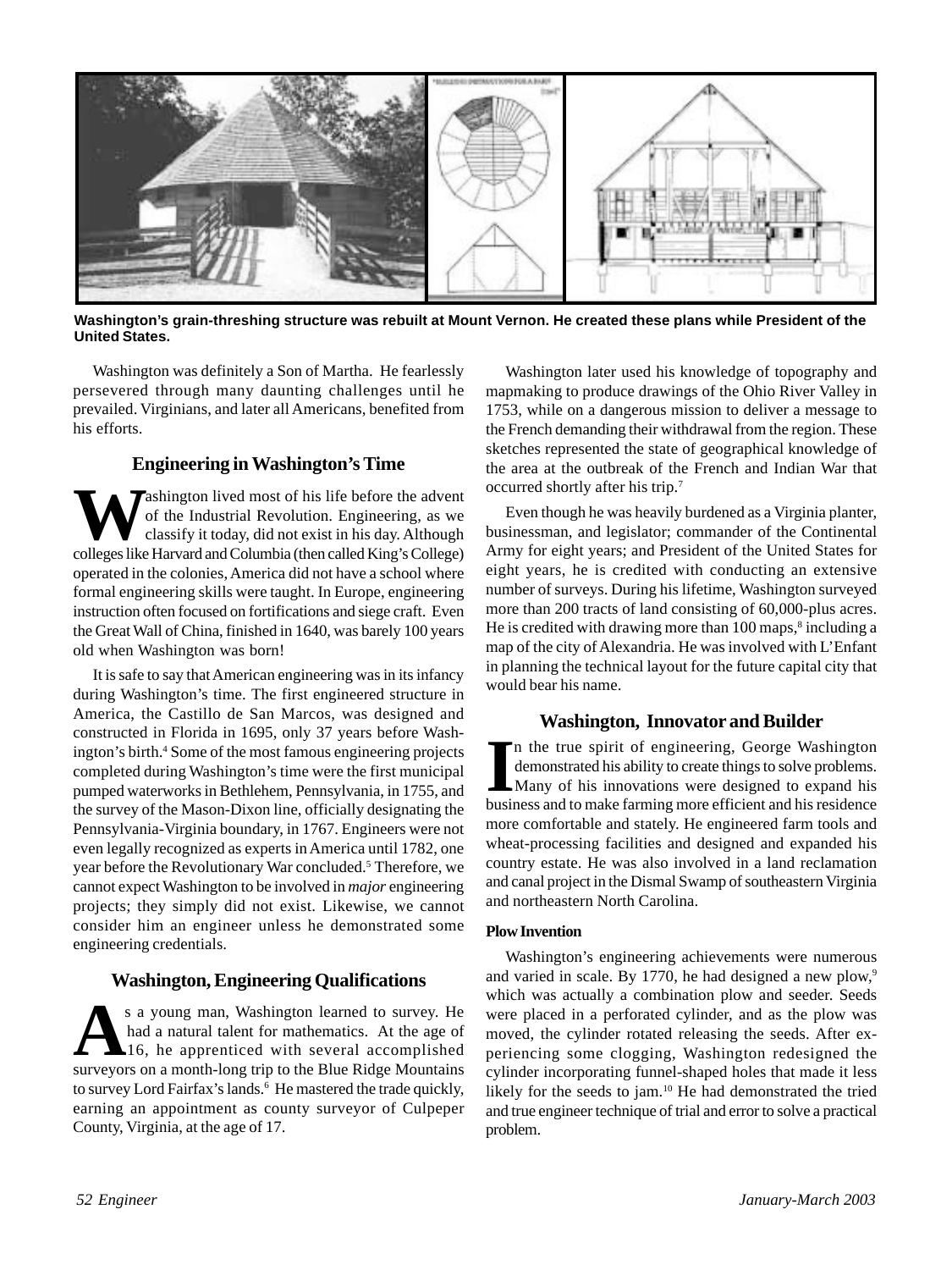

**Mount Vernon was largely designed and built by Washington without the assistance of an architect.**

#### **Mount Vernon Expansion**

Washington greatly expanded the simple Mount Vernon farmhouse he inherited. Beginning in 1758, he turned the 1 1/2-story structure with several rooms into a 2 1/2-story, twenty-room mansion without the aid of an architect.<sup>11</sup> He also designed and built all twelve outbuildings placed around the central structure. Attempting to turn his property into an estate worthy of a country gentleman, Washington added a stunning two-story piazza overlooking the Potomac River and an elegant cupola on the top of his estate house.12 With Mount Vernon, Washington demonstrated a flare for architecture.

#### **Agricultural Facility**

One of Washington's most innovative creations was his two-floor, sixteen-sided (or circular) barn. After experiencing mixed results from growing tobacco, he converted many of his fields to wheat. To separate the grain from the stalk, treading animals were commonly used. Washington wanted to create a facility that would keep the working animals out of the weather and protect his grain from theft.

In 1792, construction of his 52-foot-diameter barn began. (Remember, Washington was President at the time!) He had drawn diagrams of the structure and had done many computations to determine the bill of materials. His design specified a brick first floor and a wooden second floor. Washington's own calculations called for 30,280 bricks.<sup>13</sup> In the center of the barn was an octagonal room designed to store the separated grain. Horses would walk up an earthen ramp to the second floor and then tread on the harvested wheat while walking in a circle. Washington designed a space of 1 to 1 1/2 inches between floorboards to allow the separated grain to fall to the first floor. The grain was then placed in the octagonal room until it could be transported to his gristmill. The circular barn can be thought of as Washington's own threshing machine. This creation represented true originality in agricultural production.

#### **Land Reclamation and Canal Construction**

Washington spent his years between the French and Indian and Revolutionary Wars improving his estate and expanding his land holdings. In 1763, he visited the Great Dismal Swamp on the eastern border of Virginia and North Carolina, separating the Chesapeake Bay and Albemarle Sound.<sup>14</sup> Here he saw opportunities. Once again demonstrating his engineering vision, he suggested draining the swamp and digging a northsouth waterway to connect the Chespeake and Albemarle.<sup>15</sup> Joining with other southern colonial businessmen, he formed two syndicates hoping to drain the swamp, harvest the trees, and use the land for farming. Washington directed the surveying and construction of a 5-mile-long ditch. By adding another trench, Washington's ditch provided a means to move logs and drain the swamp. The investors soon realized, however, that the task of draining the Great Dismal Swamp to reclaim the land was too difficult.

However, the idea of connecting the Chesapeake and the Albemarle by an inland waterway had other merit to Washington. In 1793, he and Virginia Governor Patrick Henry helped form the Dismal Swamp Canal Company to build a canal for flat-bottomed boats. The Great Dismal Swamp Canal—the oldest continually operating man-made canal in the United States—was completed by hand in 1805, six years after Washington's death.<sup>16</sup> In 1987, this canal was designated as a national civil engineering landmark. Today the canal is operated by the U.S. Army Corps of Engineers and provides a means for boaters to traverse between the two states, avoiding ocean exposure.

#### **Other Contributions**

The canal, estate, barn, and plow represented manifestations of Washington's engineering ability. His construction ability was initially displayed in building Fort Necessity, a stockade that he fought behind in 1754 during a losing battle with the French. In 1785, Washington became president of the Potomac Navigation Company. The company's goal was to connect a more navigable Potomac River with the Ohio River system using a portage road. Another engineer completed the road, later named the National Road.<sup>17</sup>

When combined with his cartographic portfolio, and considering the context of his time, there can be little doubt that Washington should be classified as an accomplished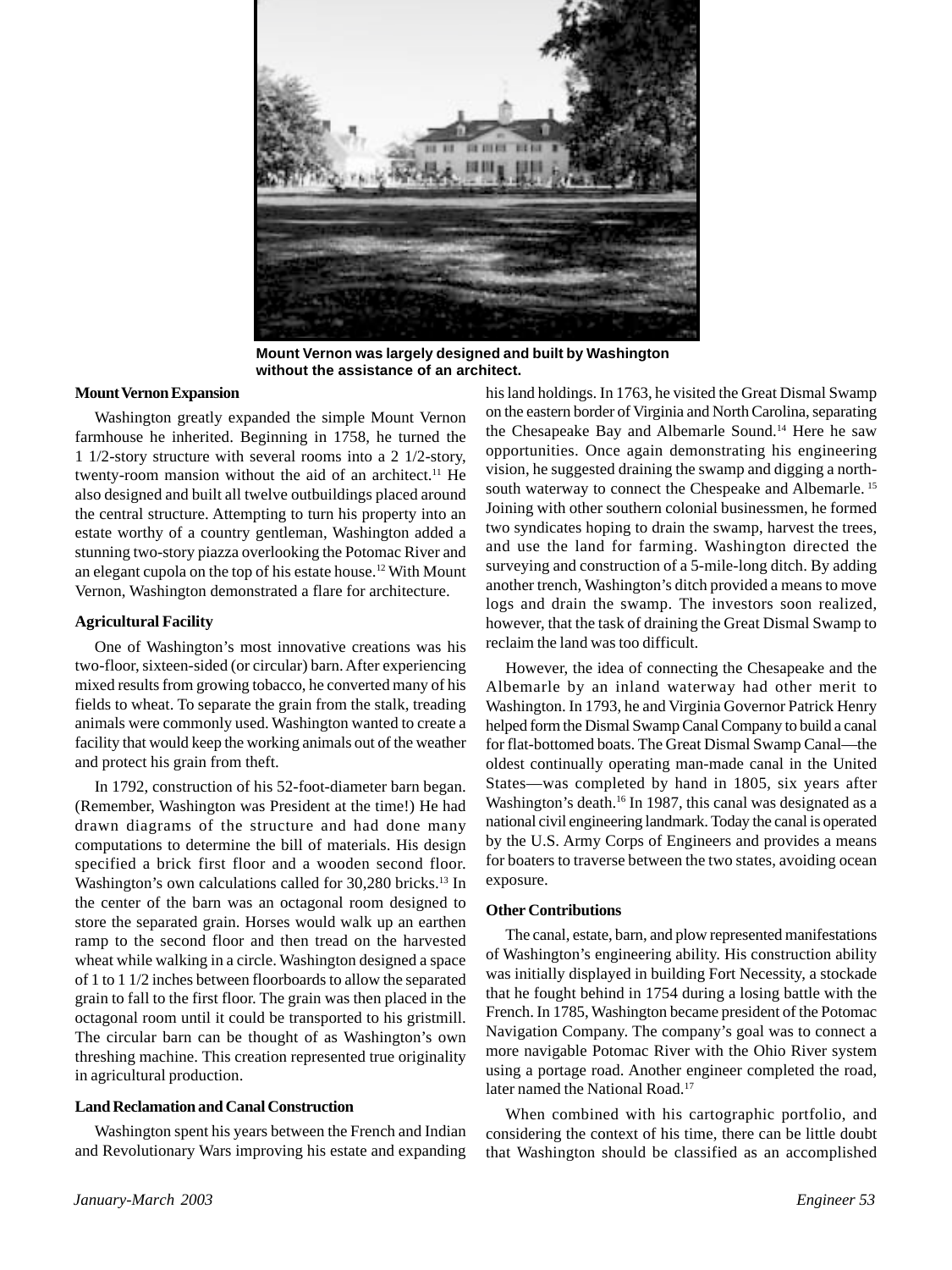engineer. Yet, his greatest contribution to American engineering was his advocacy of developing native engineering institutions.

# **Washington, Master Advocate for Future Master Builders**

**T**he 19th century was a glorious time for engineering development in the United States. Engineers were often referred to as *master builders*, and chief engineers had absolute authority over all the operational, technical, logistical, financial, and administrative functions of major projects. Military engineers led many of America's largest engineering projects. These American engineers could trace their origins to 18th century George Washington.

As early as 1755, when Washington served as aide to General Braddock—English commander during the early part of the French and Indian War—he experienced the need for military engineers or pioneers firsthand. As Braddock's forces advanced from Virginia to attack Fort Duquesne (located at what is now Pittsburgh), they built a road to move the supply wagons and cannons. In front of the combined British and Virginian forces, pioneers cut a road west over the Allegheny Mountains.18 Watching these early combat engineers, Washington must have filed away the lesson of the importance of infrastructure and the need to have the forces available to create it for military purposes.

### **Creating an American Corps of Engineers**

Washington's later studies reinforced the importance of military engineers and sappers fulfilling important military functions, such as building field fortifications and conducting siege craft. This attitude was evident considering that after being named commander of the Continental Army on 15 June 1775, it took him *only a day* to appoint a Chief of Engineers. Colonel Richard Gridley of Massachusetts was named to that position, as he was one of the few colonials with experience in

constructing fortifications.19 Gridley's appointment was soon validated as his defensive plan provided protection for the militia in the staunch colonial effort at the Battle of Bunker Hill.

In early 1776, at Dorchester Heights, Gridley's successor, Rufus Putnam—in consultation with Washington—devised an ingenious method to erect aboveground fortifications, because of frozen earth conditions. These fortifications allowed the Continental Army to quickly emplace cannons, giving them command over the city of Boston. This positional advantage forced the British to abandon the city.

As Washington realized that the nature of the Revolutionary War would generally be defensive, he pleaded with Congress for more engineers.<sup>20</sup> Congress responded by recruiting foreign engineers like Frenchman Louis Duportail, who worked with Washington to establish a permanent and separate branch of sappers and miners, and Thaddeus Kosciuszko, who helped erect the formidable defenses at West Point. Washington later moved his headquarters there, as Continental soldiers continued to strengthen the Hudson River strongpoint. In 1778, Congress authorized three companies of engineers. The fledgling American Corps of Engineers enjoyed its finest hour at Yorktown in 1781 when Washington and his engineers conducted a successful siege that culminated by engineers clearing the way for the decisive assault that led to the British surrender.<sup>21</sup>

#### **Advocating an American Engineering Institution**

Washington's wartime experience convinced him that the new nation needed its own engineering educational institution. The long war had exposed America's dependence on European nations to provide military technical experts. On 1 May 1783, Washington wrote to Alexander Hamilton recommending the establishment of "academies, one or more for the instruction of the art military; particularly those branches of it which respect engineering and artillery, which are highly essential, and the knowledge of which is most difficult to obtain."22



**A statue of George Washington at West Point, the first engineering school in the United States**